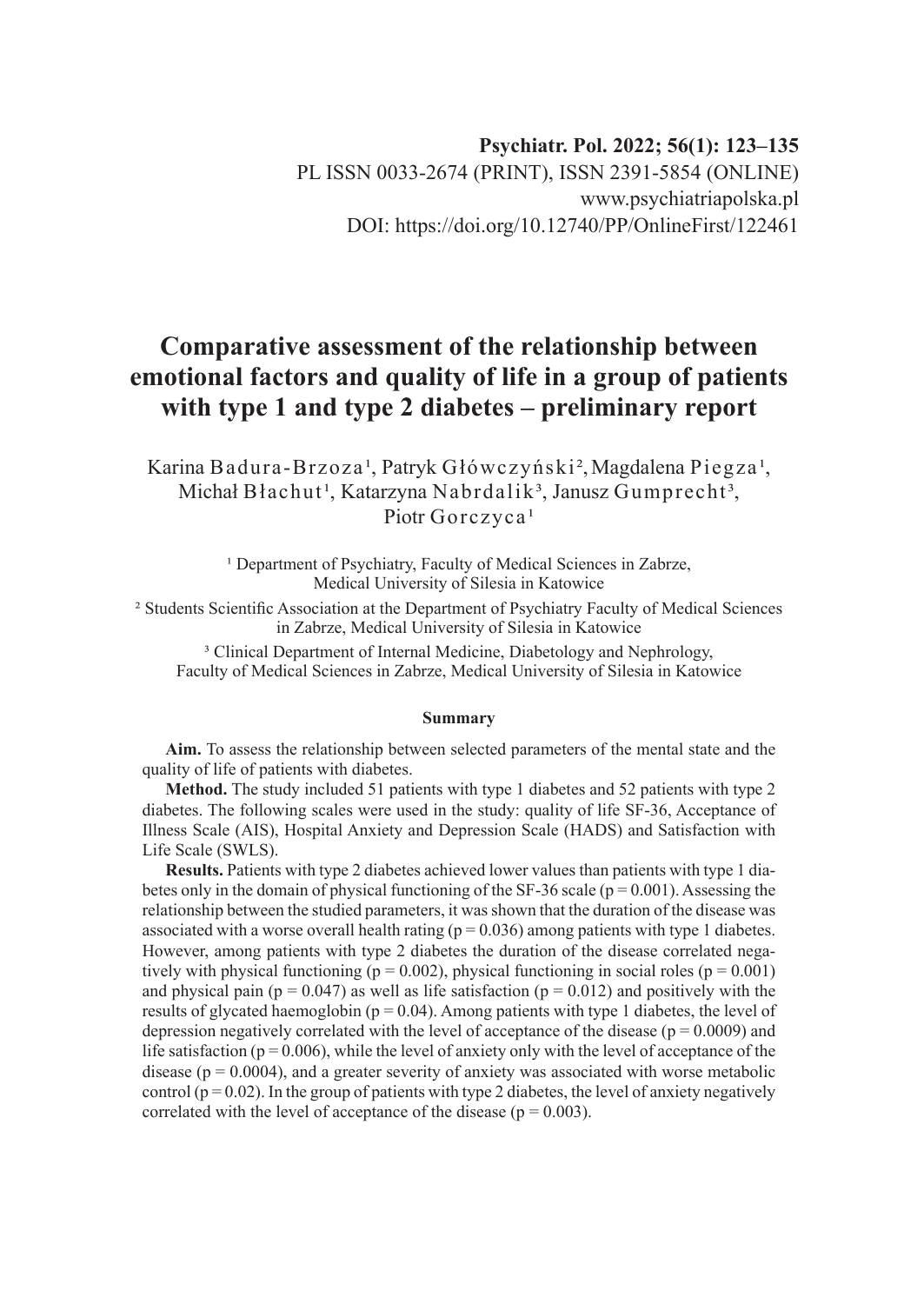**Conclusions.** Due to the numerous limitations of chronic disease, more attention should be paid to the quality of life and mental state of patients diagnosed with diabetes, and assessment of the above parameters should be included in the therapeutic process.

**Key words**: diabetes, quality of life, emotional state

### **Introduction**

Diabetes is a serious, chronic and incurable disease characterized by hyperglycemia resulting from a defect in the production or action of insulin produced by pancreatic islet cells. According to modern knowledge, we distinguish two types of diabetes, characterized by different etiologies, the moment of the first symptoms and the course of the disease. Type 1 diabetes (sometimes called insulin-dependent, juvenile or pediatric diabetes) is diagnosed when the pancreas is unable to produce insulin. In a situation where the body is unable to effectively use the insulin it produces, we diagnose type 2 diabetes (also called non-insulin-dependent diabetes or adult diabetes). The number of people with diabetes in the world is constantly growing. According to estimates, more than 425 million adults were diagnosed in 2017. This is a significant four-fold increase compared to 1980, when the number of adults with diabetes was 108 million. At the same time, it is worth noting that the average, global incidence of diabetes in the adult population has doubled and increased from 4.7% to 8.8% in the last thirty years (from 1980 to 2017). Diabetes is the eighth leading cause of death in both sexes and the fifth cause of death in women. Particularly worrying is the fact that more and more children suffer from type 2 diabetes, until recently only diagnosed in adults.

At the present state of knowledge, it is not possible to prevent type 1 diabetes because its etiology is not fully known (it is assumed that this type of diabetes is the result of a complex interaction between genes and environmental factors), effective methods are available worldwide prevention of type 2 diabetes, supporting patients in the fight against disease progression and related complications. The appearance of type 2 diabetes is determined both by factors independent of the patient, such as: family history, metabolic factors arising from genes, but also factors on which the patient is effected, such as: diet (especially in old age), overweight or obesity, unhealthy lifestyle and food, lack of exercise, and smoking (also passive). Nevertheless, both types of the disease are chronic and have a significant impact on patients' quality of life and satisfaction in various areas, including mental health [1–3]. Diagnosis of diabetes may be associated with the risk of depressive and anxiety symptoms, cognitive impairment [4]. The above-mentioned disorders may affect the quality of life and also modify the cooperation of patients during treatment. The very fact of accepting the disease also seems to be an important aspect. Acceptance of the disease means adopting a positive attitude towards the given situation, is associated with realizing its significance, promotes the mobilization of patient strength and facilitates the adaptation process, and as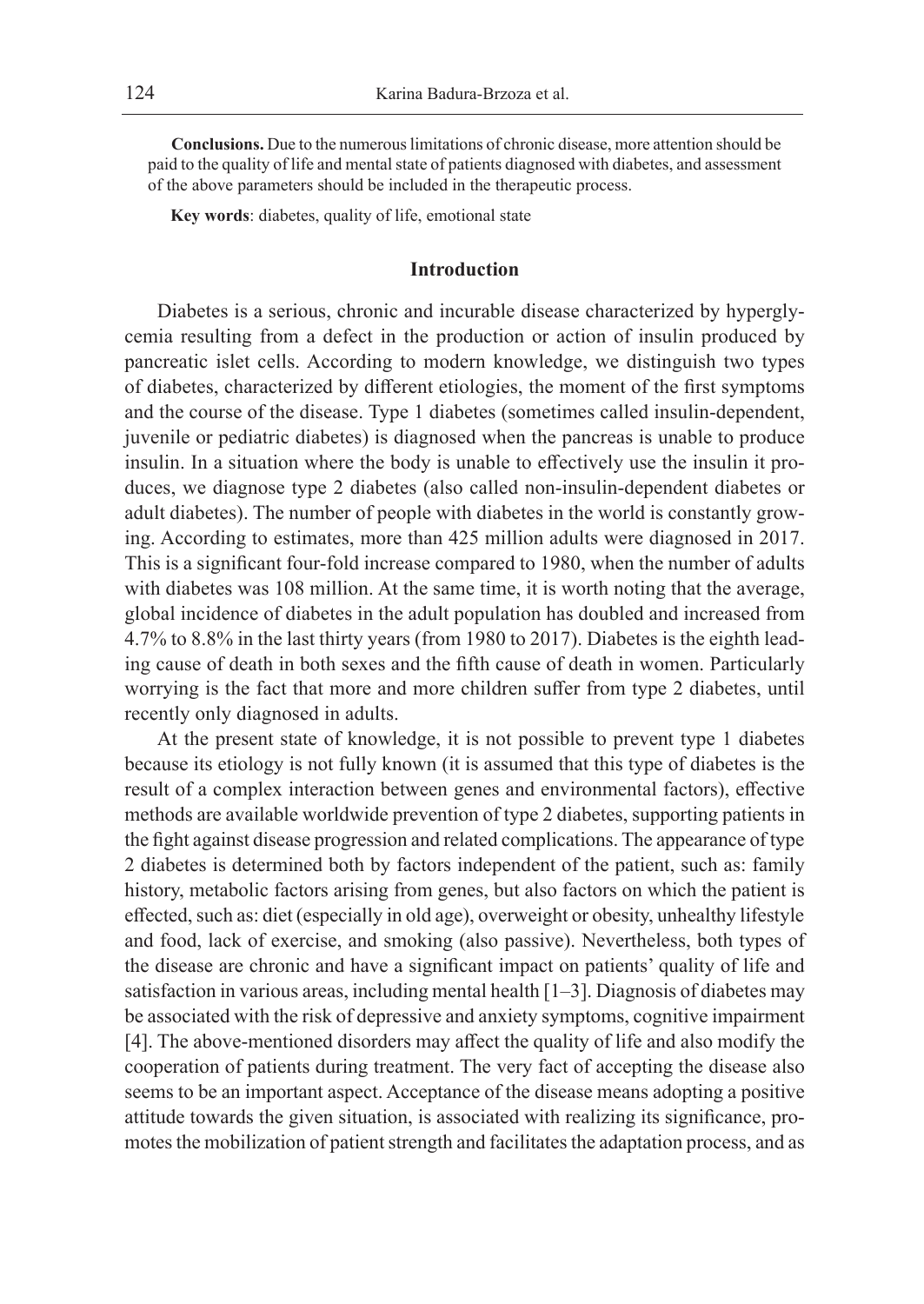a consequence prevents the reduction of quality of life [5]. Symptoms such as anger, anxiety and depression, which often accompany chronic illnesses, in the absence of acceptance of a new situation may lead to the appearance of chronic depression and anxiety. These disorders are probably most often adaptive in nature [6]. Nevertheless, studies show that patients with type 2 diabetes are almost twice as likely to suffer from depression than healthy people, and in patients with type 1 diabetes it is up to three times more often [7].

Both types of disease are characterized by the chronic course, however, a different moment of appearance of the first symptoms of the disease, occurring at different stages of patients' lives, can affect their quality of life and determine various types of mental disorders in different ways.

### **Aim of the study**

The aim of the study was to comparatively assess the relationship of symptoms such as anxiety and depression, and the fact of accepting the disease with the quality of life in patients with type 1 and type 2 diabetes. In addition, the relationship between disease duration and metabolic control and quality of life parameters was also assessed.

### **Material**

103 consecutive patients enrolled to the Diabetes Clinic of Clinical Hospital No. 1 in Zabrze were qualified for the study, of which 51 (including 26 men) had type 1 diabetes (the mean age of patients was  $39.5 \pm 16.4$ ) and 52 (including 27 men) had type 2 diabetes (mean age  $52.7 \pm 16.2$ ).

The criteria for inclusion in the study were: at least one year of the underlying disease, absence of mental disorders (including cognitive disorders that disturb collaboration during the study) and diabetic complications. All patients agreed to take part in the study.

#### **Methods**

The following psychometric questionnaires were used in the study:

1. The SF-36 Quality of Life Scale by J.E. Ware in the Polish language version. This is a generic scale that allows you to compare the quality of life of patients with various diseases. This scale contains 36 questions regarding 8 areas of life: physical pain (BP), physical functioning (PF), physical limitations in performing roles (RP), emotional limitations in performing roles (RE), mental health (MH), social functioning (SF) ), vitality (VT), general health (GH), and two summary subscales comprehensively covering functioning in the physical dimension (PCS) and the mental dimension (MCS). After using the appropriate conversion formula, a score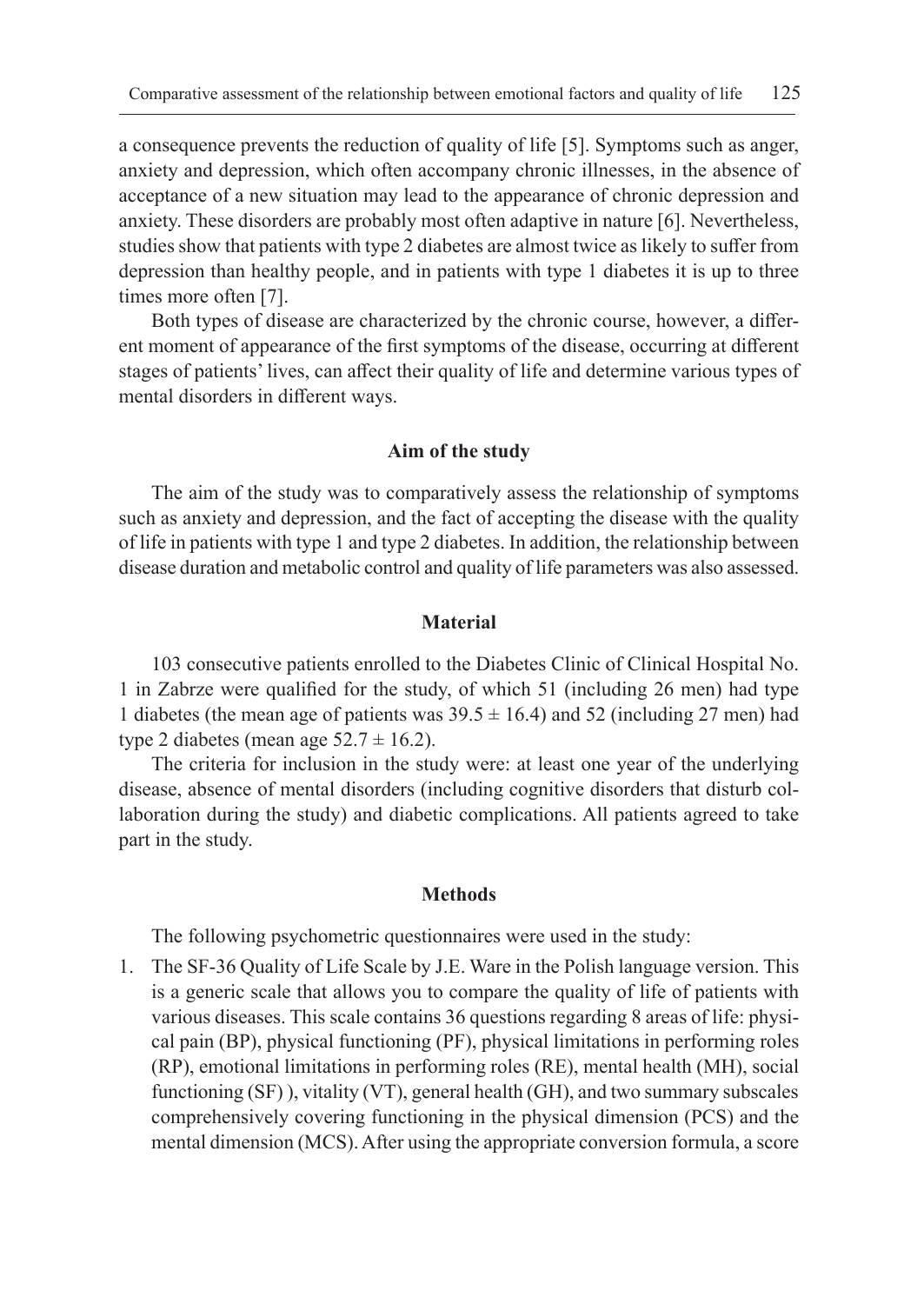ranges from 0 to 100 points in each of the domains. The higher the obtained result, the better the state of health [8, 9].

- 2. The HADS (Hospital Anxiety and Depression Scale) was used to assess anxiety and depression. The scale consists of two independent subscales containing 7 statements, one of which evaluates anxiety (HADS-A) and the other depression (HADS-D). Achieving 0–7 points in each of the subscales is considered normal, 8–10 is a mild disorder, 11–14 – moderate, 15–21 – severe [10].
- 3. The Acceptance of Illness Scale (AIS) by Felton et al., adapted by Z. Jurczyński. The scale consists of 8 statements expressing specific difficulties and limitations caused by the disease, its range is from 8 to 40 points. The general measure of the degree of acceptance of a disease is the sum of the obtained points. The results can be grouped in three point ranges: 8–19 (low) 20–35 (medium) and 36–40 (high). A low score means a lack of acceptance and adaptation to the disease and a strong sense of mental discomfort. On the other hand, a high score indicates acceptance of one's medical condition, which is manifested by the lack of negative emotions associated with the disease [11].
- 4. The Satisfaction with Life Scale (SWLS) by E. Diener, R. A. Emmons, R. J. Larson, S. Griffin in the Polish adaptation by Z. Jurczyński. The scale examines the sense of satisfaction with life understood as a subjective assessment of the quality of functioning. It contains five items. The respondent is asked to respond to each of the statements by determining to what extent each of them relates to his/her current life, from strongly agree (7 points) to strongly disagree (1 point). The points are added together and the obtained result determines the degree of satisfaction with life. The results range from 5 to 35 points [11].
- 5. Sociodemographic data was collected using a sociodemographic data questionnaire constructed by the authors, obtaining, among others, information on the last result of glycated hemoglobin (HbA1c), duration of chronic disease and absence of disease complications.

The Bioethics Committee of the Medical University of Silesia has agreed to conduct the research.

## **Data statistical analysis**

The following statistical tests were used in the analysis – the Mann-Whitney U test; Spearman's rank correlation test was used to assess the relationships between the data. A significance level of  $p < 0.05$  was assumed as statistically significant.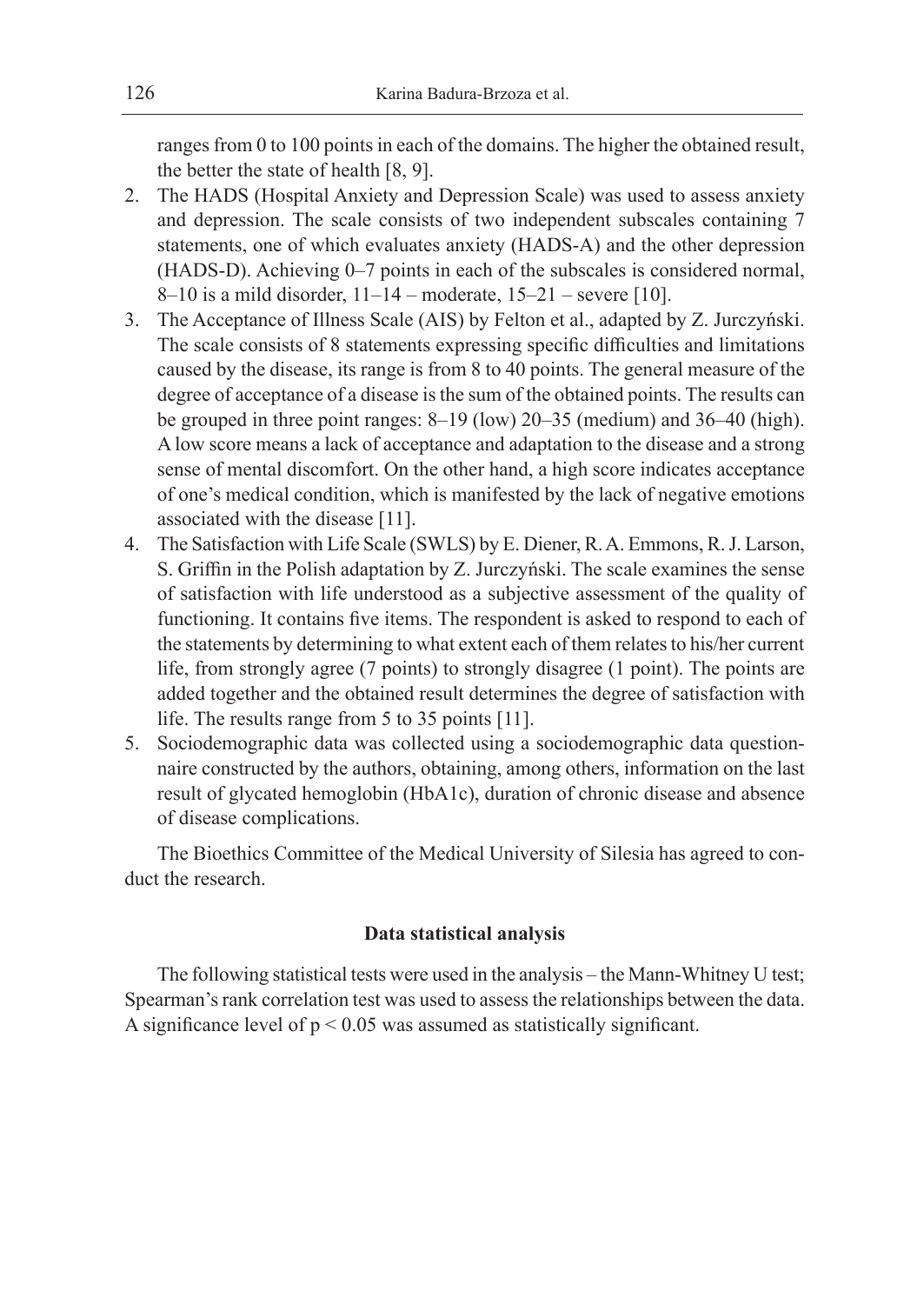#### **Results**

## Description of the study group

In the group of patients with type 1 diabetes, the duration of the disease was 15.50  $\pm$  11.95 years, and in the group of patients with type 2 diabetes – 8.40  $\pm$  7.42 years, the groups differed statistically significantly ( $p = 0.00034$ ). The HbA1c value in the group with type 1 diabetes was  $7.93 \pm 1.5$ , and in the group with type 2 diabetes it was 7.33  $\pm$  6.48 with no statistically significant differences between the groups.

# *Quality of life*

In the conducted studies comparing the quality of life of patients diagnosed with type 1 and type 2 diabetes, statistically significantly lower level ( $p = 0.0012$ ) of physical functioning was noted in the group of patients with type 2 diabetes (Table 1).

| SF-36                      | D1               |           |                | D <sub>2</sub>  |           |                |          |
|----------------------------|------------------|-----------|----------------|-----------------|-----------|----------------|----------|
|                            | M <sub>SD</sub>  | <b>MD</b> | <b>MR</b>      | M <sub>SD</sub> | <b>MD</b> | <b>MR</b>      | р        |
| Duration of<br>the disease | $15.5 \pm 11.95$ | 13.00     | $7.00 - 22.0$  | $8.4 \pm 7.4$   | 5.5       | $3.50 - 10.0$  | 0.000034 |
| <b>MH</b>                  | $49.0 \pm 9.4$   | 48.00     | $44.0 - 56.0$  | $47.6 \pm 8.5$  | 48.00     | 40.0 - 52.0    | ns       |
| VT                         | $54.5 \pm 11.2$  | 55.00     | $50.0 - 60.0$  | $52.7 \pm 15.1$ | 55.00     | 45.0-62.5      | ns       |
| <b>GH</b>                  | $45.2 \pm 17.7$  | 45.00     | $30.0 - 55.0$  | $51.1 \pm 18.0$ | 55.00     | 40.0 - 65.0    | ns       |
| PF                         | $86.4 \pm 19.2$  | 95.00     | 85.0-100.0     | $72.9 \pm 22.7$ | 80.00     | 55.0-92.5      | 0.0012   |
| <b>RP</b>                  | $67.1 \pm 39.2$  | 75.00     | 25.0-100.0     | $67.3 \pm 40.4$ | 100.0     | 25.0-100.0     | ns       |
| <b>RE</b>                  | $73.8 \pm 38.5$  | 100.0     | 33.3-1000.0    | $73.7 \pm 38.1$ | 100.0     | $50.0 - 100.0$ | ns       |
| <b>SF</b>                  | $71.6 \pm 27.2$  | 62.5      | $50.0 - 100.0$ | $72.1 \pm 26.8$ | 62.00     | $50.0 - 100.0$ | ns       |
| <b>BP</b>                  | $71.7 \pm 29.9$  | 80.00     | 45.0-100.0     | $64.3 \pm 29.7$ | 67.5      | $16.0 - 24.0$  | ns       |

Table 1. **Values of individual quality of life parameters in the study groups**

D1 – subjects with type 1 diabetes; D2 – subjects with type 2 diabetes; M – mean value; SD – standard deviation; M – median; MR – midrange (25%–75%); SF-36 – Quality of Life Scale and its domains (MH – mental health; VT – vitality; GH – general health; PF – physical functioning; RP – physical limitations in performing roles; RE – emotional limitations in performing roles; SF – social functioning; BP – physical pain)

### *Anxiety and depression assessment*

Patients with type 1 diabetes obtained mean values of  $4.23 \pm 3.52$  points on the depression scale and  $6.32 \pm 3.94$  points on the anxiety scale. Subjects with type 2 diabetes obtained  $3.53 \pm 2.98$  points on the depression scale and  $4.92 \pm 3.03$  points on the anxiety scale. The groups did not differ statistically significantly in the tested parameters (Table 2).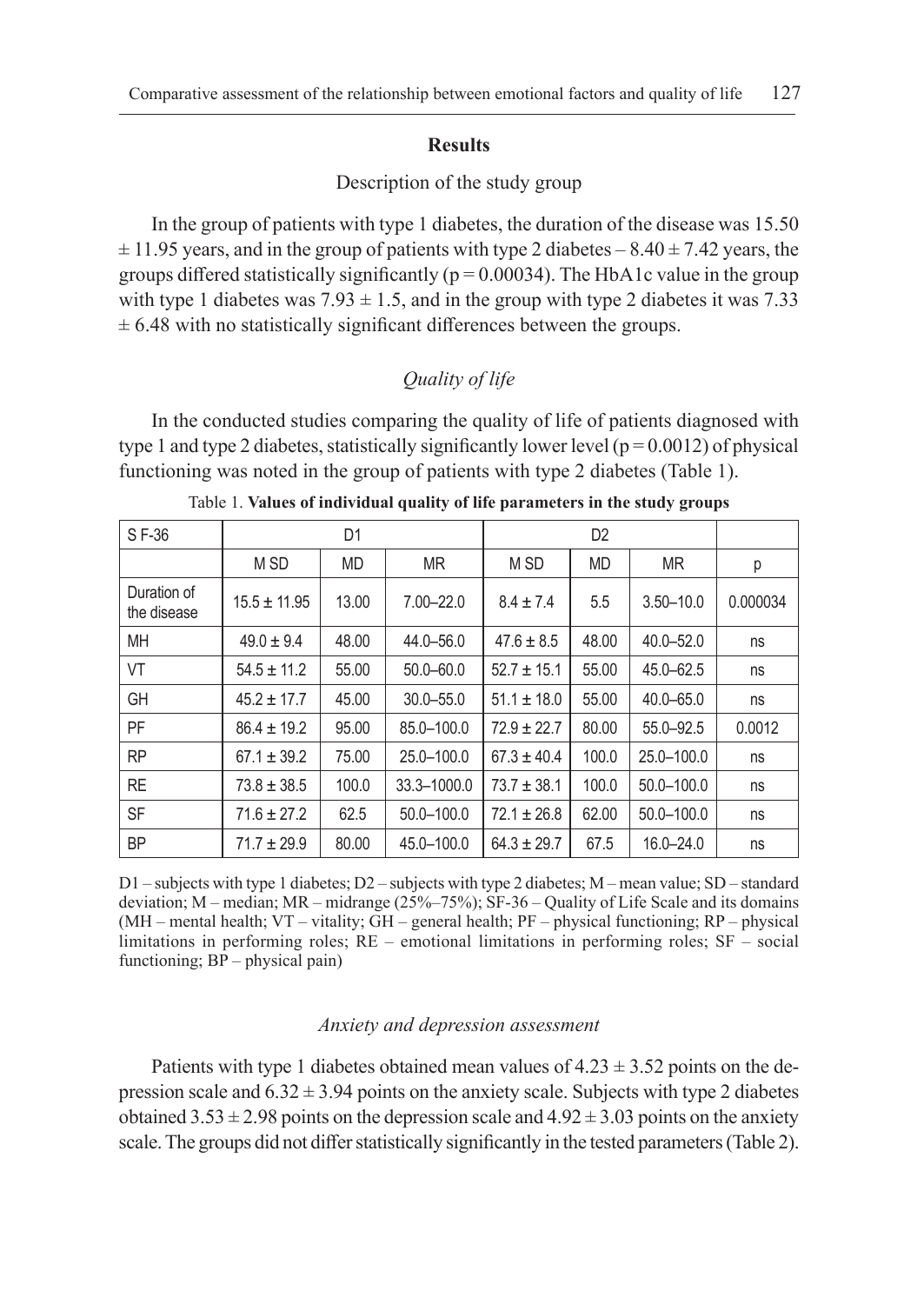|             | D1              |           |               |                 | р         |               |       |
|-------------|-----------------|-----------|---------------|-----------------|-----------|---------------|-------|
|             | M/SD            | <b>MD</b> | <b>MR</b>     | M/SD            | <b>MD</b> | <b>MR</b>     |       |
| HADS-A      | $6.32 \pm 3.94$ | 6.00      | $3.00 - 9.00$ | $4.92 \pm 3.03$ | 4.00      | $3.00 - 6.00$ | 0.158 |
| HADS-D      | $4.24 \pm 3.52$ | 4.00      | $1.00 - 6.00$ | $3.53 \pm 2.98$ | 3.00      | $1.00 - 5.00$ | 0.128 |
| <b>AIS</b>  | $31.0 \pm 7.64$ | 32.00     | $26.0 - 38.0$ | $32.0 \pm 6.69$ | 32.00     | $28.0 - 37.0$ | 0.95  |
| <b>SWSL</b> | $21.9 \pm 5.69$ | 22.00     | $18.0 - 26.0$ | $19.9 \pm 5.15$ | 19.00     | 16.00-24.00   | 0.09  |
| HbA1c       | $7.93 \pm 1.50$ | 7.70      | $6.84 - 8.70$ | $7.33 \pm 6.48$ | 6.70      | $6.04 - 7.60$ | 0.08  |

 $D1$  – subjects with type 1 diabetes;  $D2$  – subjects with type 2 diabetes; M – mean value; SD – standard deviation, MD – median, MR – midrange (25%–75%); HADS–A – subscale of anxiety; HADS-D – subscale of depression; AIS – Acceptance of Illness Scale; SWLS – Satisfaction with Life Scale; HbA1c – result of glycated hemoglobin

### *Acceptance of Illness Scale (AIS)*

On the AIS scale, patients with type 1 diabetes obtained scores from 8 points up to 40 points, mean score  $31.00 \pm 7.64$  points, among people with type 2 diabetes the results were from 32 points to 40 points, the mean result was  $31.35 \pm 6.69$  points. No statistically significant differences were observed in the comparative assessment of parameters (Table 2).

### *Satisfaction with Life Scale (SWLS)*

On the SWLS scale, patients with type 1 diabetes obtained scores from 10 points to 34 points, mean score  $21.93 \pm 5.69$  points, among people with type 2 diabetes the results were from 10 points up to 30 points, mean score  $19.90 \pm 5.15$  points. No statistically significant differences were observed in the tested values (Table 2).

### *Relationship between the studied parameters and quality of life assessment*

In the group of patients with type 1 diabetes, negative correlations of disease duration with general health condition and positive correlations of physical functioning with disease acceptance were found. In the assessment of depressive symptoms, there was a negative correlation between its level and life satisfaction assessed by the SWLS and acceptance of the disease assessed by the AIS. The level of anxiety measured by the HADS-A showed a negative relationship with the acceptance of the disease and a positive one with the level of glycated hemoglobin.

In the group of patients with type 2 diabetes, positive correlations of general health (GH) with life satisfaction assessed using the SWLS and disease acceptance (AIS), as well as negative correlations of physical functioning (PF), physical limitation in roles (RP)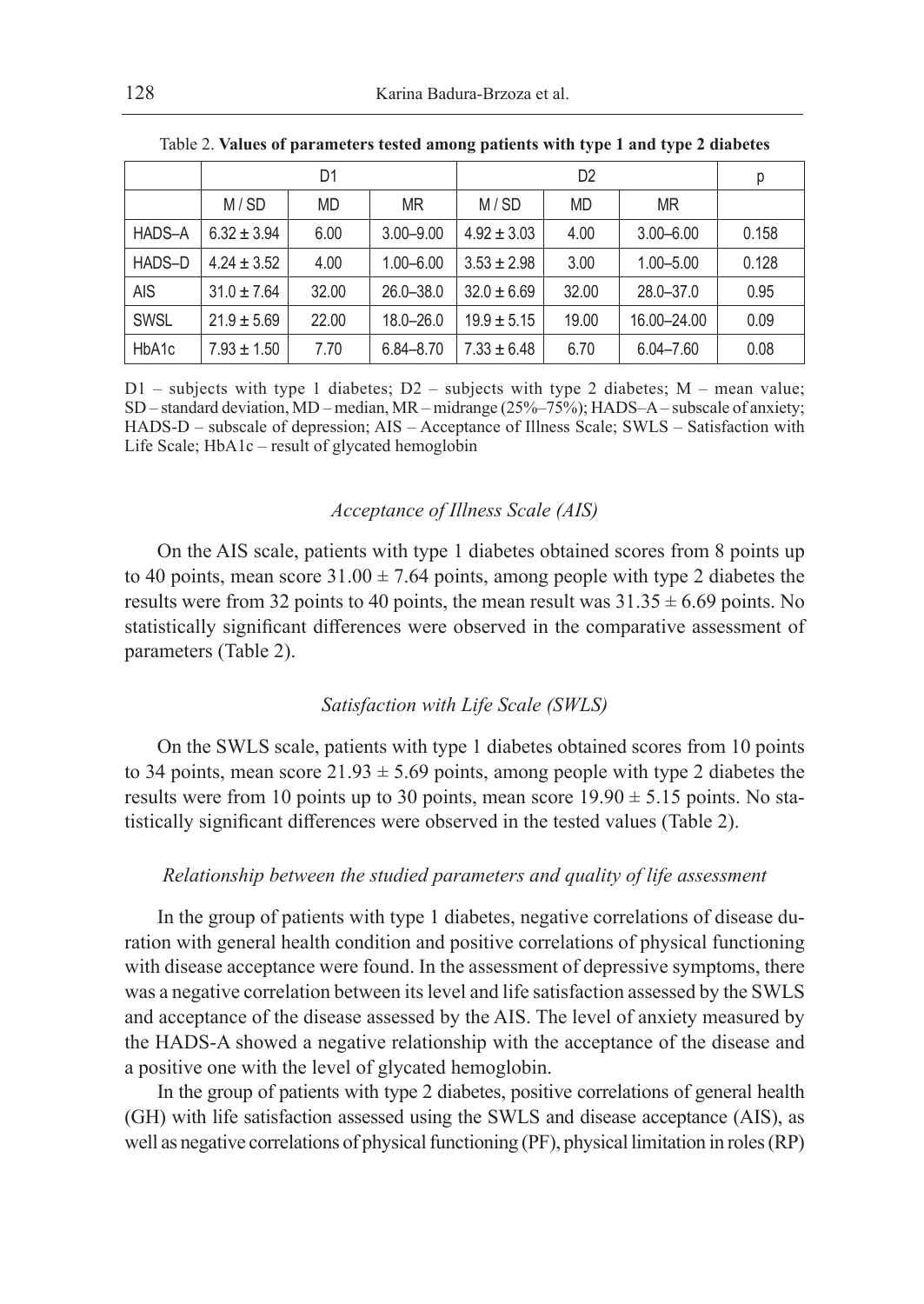and physical pain (BP) with the duration of the disease were observed. In addition, the SWLS values correlated negatively with the duration of the disease and positively with the level of social (SF) and emotional (RE) functioning. In the assessment of the relationship between depressive and anxiety symptoms, only negative correlations between disease acceptance (AIS) and anxiety (HADS-A) were found. In addition, a positive relationship between glycated hemoglobin value and disease duration was demonstrated (Table 3, 4, 5).

| <b>SF-36</b>            | Duration<br>of the disease | <b>HADS-A</b> | <b>HADS-D</b> | <b>AIS</b> | <b>SWLS</b> | HbA1c     |
|-------------------------|----------------------------|---------------|---------------|------------|-------------|-----------|
| <b>MH</b>               | <b>NS</b>                  | <b>NS</b>     | <b>NS</b>     | <b>NS</b>  | <b>NS</b>   | <b>NS</b> |
| VT                      | <b>NS</b>                  | <b>NS</b>     | <b>NS</b>     | <b>NS</b>  | <b>NS</b>   | <b>NS</b> |
| GH                      | $-0.293$                   | <b>NS</b>     | <b>NS</b>     | <b>NS</b>  | <b>NS</b>   | <b>NS</b> |
| PF                      | <b>NS</b>                  | <b>NS</b>     | <b>NS</b>     | 0.376      | <b>NS</b>   | <b>NS</b> |
| <b>RP</b>               | <b>NS</b>                  | <b>NS</b>     | <b>NS</b>     | <b>NS</b>  | <b>NS</b>   | <b>NS</b> |
| <b>RE</b>               | <b>NS</b>                  | <b>NS</b>     | <b>NS</b>     | <b>NS</b>  | <b>NS</b>   | <b>NS</b> |
| <b>SF</b>               | <b>NS</b>                  | <b>NS</b>     | <b>NS</b>     | <b>NS</b>  | <b>NS</b>   | <b>NS</b> |
| <b>BP</b>               | <b>NS</b>                  | <b>NS</b>     | <b>NS</b>     | <b>NS</b>  | <b>NS</b>   | <b>NS</b> |
| Duration of the disease | NA                         | <b>NS</b>     | <b>NS</b>     | <b>NS</b>  | <b>NS</b>   | <b>NS</b> |

Table 3. **Spearman's rank correlation coefficient R values in the group of patients with type 1 diabetes in the case of relationships for which statistical significance was found (p < 0.05)**

HADS–A – subscale of anxiety; HADS-D – subscale of depression; AIS – Acceptance of Illness Scale; SWLS – Satisfaction with Life Scale; HbA1c – result of glycated hemoglobin; SF-36 – Quality of Life Scale and its domains (MH – mental health; VT – vitality; GH – general health; PF – physical functioning; RP – physical limitations in performing roles; RE – emotional limitations in performing roles; SF – social functioning; BP – physical pain)

Table 4. **Spearman's rank correlation coefficient R values in the type 2 diabetic group in the case of relationships for which statistical significance was found (p < 0.05)**

| <b>SF-36</b>            | Duration<br>of the disease | <b>HADS-A</b> | HADS-D    | <b>AIS</b> | <b>SWLS</b> | HbA1c     |
|-------------------------|----------------------------|---------------|-----------|------------|-------------|-----------|
| <b>MH</b>               | <b>NS</b>                  | <b>NS</b>     | <b>NS</b> | ΝS         | <b>NS</b>   | ΝS        |
| VT                      | <b>NS</b>                  | <b>NS</b>     | <b>NS</b> | ΝS         | <b>NS</b>   | <b>NS</b> |
| GH                      | <b>NS</b>                  | <b>NS</b>     | <b>NS</b> | 0.325      | 0.312       | <b>NS</b> |
| PF                      | $-0.308$                   | <b>NS</b>     | <b>NS</b> | ΝS         | <b>NS</b>   | <b>NS</b> |
| <b>RP</b>               | $-0.438$                   | <b>NS</b>     | <b>NS</b> | <b>NS</b>  | <b>NS</b>   | <b>NS</b> |
| <b>RE</b>               | <b>NS</b>                  | <b>NS</b>     | <b>NS</b> | <b>NS</b>  | 0.402       | <b>NS</b> |
| SF                      | <b>NS</b>                  | <b>NS</b>     | <b>NS</b> | <b>NS</b>  | 0.294       | <b>NS</b> |
| <b>BP</b>               | $-0.276$                   | <b>NS</b>     | <b>NS</b> | <b>NS</b>  | <b>NS</b>   | <b>NS</b> |
| Duration of the disease | <b>NA</b>                  | <b>NS</b>     | <b>NS</b> | <b>NS</b>  | $-0.3386$   | 0.284     |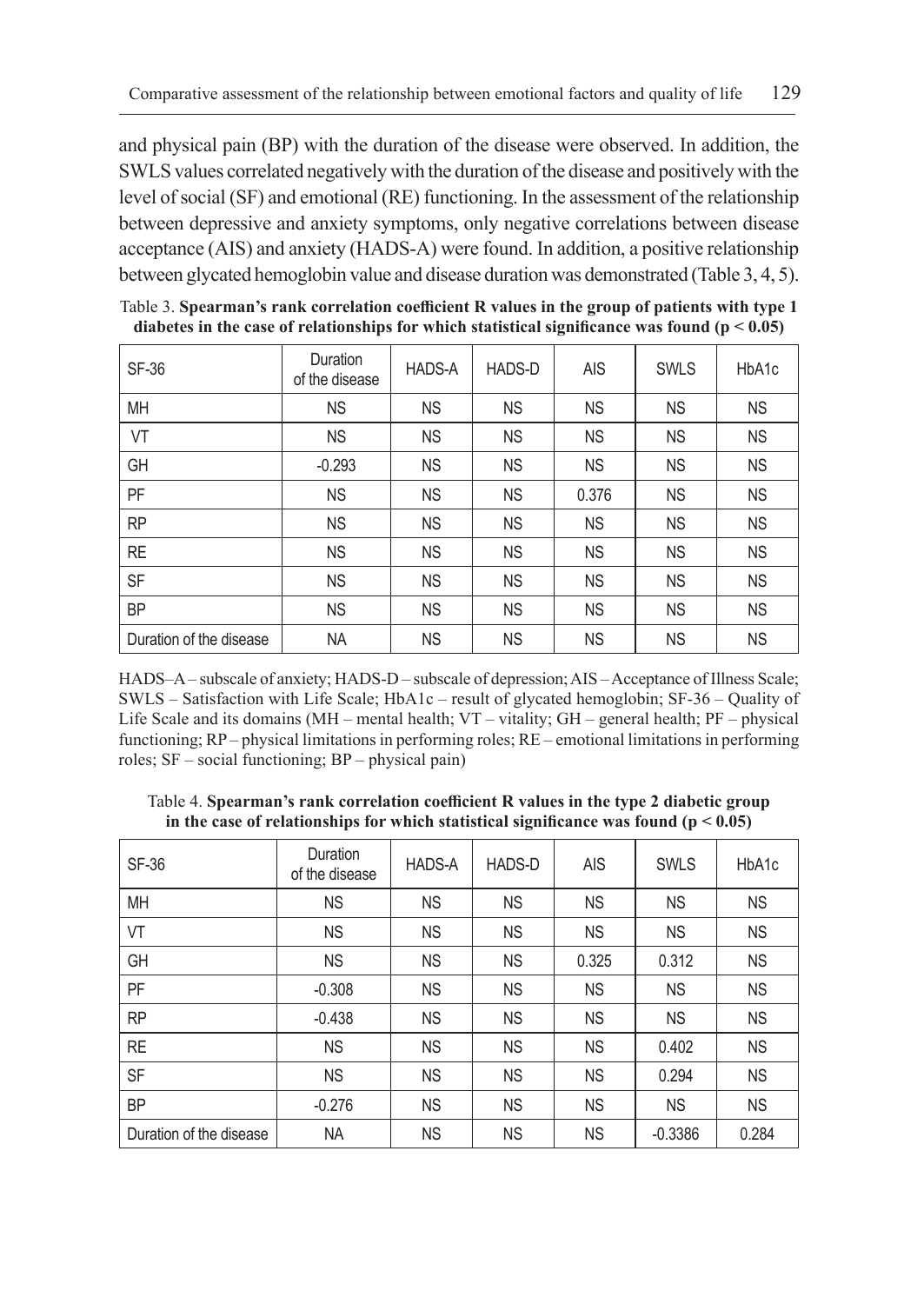HADS–A – subscale of anxiety; HADS-D – subscale of depression; AIS – Acceptance of Illness Scale; SWLS – Satisfaction with Life Scale; HbA1c – result of glycated hemoglobin; SF-36 – Quality of Life Scale and its domains (MH – mental health; VT – vitality; GH – general health; PF – physical functioning; RP – physical limitations in performing roles; RE – emotional limitations in performing roles; SF – social functioning; BP – physical pain)

|             |            | D1         |               |           | D <sub>2</sub> |       |           |               |
|-------------|------------|------------|---------------|-----------|----------------|-------|-----------|---------------|
|             | $HADS - A$ |            | <b>HADS-D</b> |           | $HADS - A$     |       |           | <b>HADS-D</b> |
|             | R          | р          | R             | D         | R              | р     | R         | р             |
| <b>AIS</b>  | $-0.477$   | $0.00005*$ | $-0.458$      | $0.0009*$ | $-0.265$       | 0.059 | $-0.0398$ | $0.0037*$     |
| <b>SWLS</b> | $-0.160$   | 0.269      | $-0.383$      | $0.006*$  | 0.012          | 0.933 | 0.0189    | 0.806         |
| HbA1c       | 0.326      | $0.020*$   | 0.176         | 0.218     | 0.051          | 0.719 | $-0.147$  | 0.297         |

Table 5. **Spearman's rank correlation coefficient R values and p value in type 1 and type 2 diabetes patients**

D1 – subjects with type 1 diabetes; D2 – subjects with type 2 diabetes; HADS–A – subscale of anxiety; HADS-D – subscale of depression; AIS – Acceptance of Illness Scale; SWLS – Satisfaction with Life Scale; HbA1c – result of glycated hemoglobin

### **Discussion**

Diabetes is a chronic disease that has a significant impact on the functioning of patients in various areas of life. The study showed no differences in the seven qualityof-life domains assessed using the SF-36 between patients diagnosed with type 1 and type 2 diabetes. Only in the domain of physical functioning (PF) patients diagnosed with type 2 diabetes obtained lower values compared to patients diagnosed with type 1 diabetes mellitus. Other researchers also obtained similar results [12, 13]. This difference may be due to the fact that patients with type 2 diabetes are older in age, hence their physical fitness may be worse.

Similarly, a comparative assessment of anxiety and depressive symptoms in both groups did not show statistically significant differences. Despite the existence of many reports on the more frequent occurrence of depressive symptoms in patients diagnosed with diabetes compared to healthy people [6, 14, 15], the patients in our study did not obtain mean values in the HADS allowing to suspect the occurrence of depression or anxiety. Studies show that patients with type 1 diabetes suffer from depression three times more often and patients with type 2 diabetes almost twice as often as healthy people [7]. The vast majority of them are probably reactive states, as the causal relationship of type 2 diabetes with endogenous depression has not been confirmed, while the inverse relationship is likely [6]. Diagnosis of depression is associated with a 60% risk of developing type 2 diabetes [16–18]. As shown by a study of Arroyo, where there was a clear relationship between depression and the risk of type 2 diabetes in a group of women [19].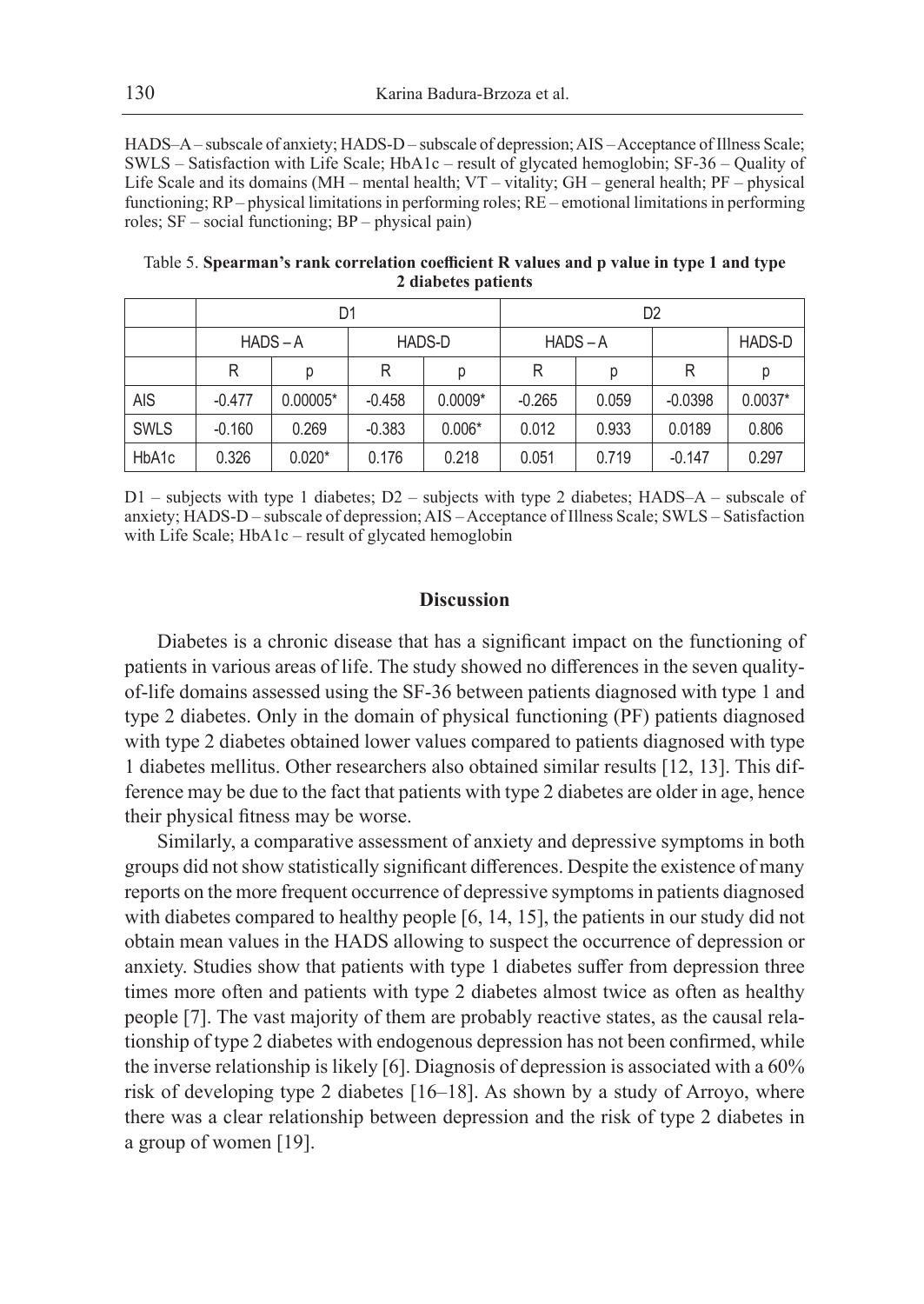In this study, we also did not note the relationship between depressive symptoms and the quality of life, which probably may be caused by a low severity of the above symptoms. Similar results were obtained in the studies of Nasser [20], although most researchers indicate in their analyzes the impact of both depressive and anxiety symptoms on the quality of life of patients diagnosed with diabetes [21–23]. Anxiety is also more often present in patients diagnosed with diabetes compared to the general population. In his studies, Bener showed that a significant severity of anxiety was present in 35.3% of patients diagnosed with diabetes versus 16.3% in the control group [24]. In our study, there was no relationship between anxiety symptoms and quality of life, while in people with type 1 diabetes the level of anxiety positively correlated with the level of glycated hemoglobin. This relationship may have two-fold justification. The presence of anxiety symptoms that causes tension and stress can, by stimulating the sympathetic nervous system and secretion of hormones acting opposite to insulin, increase blood glucose levels and impede glycemic control. In addition, strong anxiety can modulate the course of the disease itself by taking medication incorrectly or not following a diet. Failure to comply with dietary restrictions may also be a way of coping with stress [25]. On the other hand, a high level of anxiety positively correlating with high glycated hemoglobin values suggests that poorer disease control may contribute to anxiety symptoms. Similar results were achieved by other researchers, showing a relationship between anxiety symptoms and high levels of glycated hemoglobin [26–28]. On the other hand, Sendela, while examining children with type 1 diabetes, noted abnormal HbA1C values in people with greater severity of depressive symptoms [29, 30]. This study did not show such a relationship. However, among patients with type 1 diabetes, the degree of acceptance of the disease showed a positive relationship with physical functioning (PF) and a negative one with symptoms of anxiety and depression. People who showed fewer depressive symptoms also reported greater satisfaction with life. Similarly, in the group of patients diagnosed with type 2 diabetes, anxiety symptoms were less severe in the group of people who accepted their disease more [31]. What seems understandable, when we come to terms with certain facts, we feel less tension and anxiety. In the group of patients with type 2 diabetes, better acceptance of the disease also correlated with better overall health (GH) and greater life satisfaction [32]. This also seems to be understandable: the better general health, the easier it is to live with a chronic disease and accept it more easily.

At the same time, the longer duration of the disease negatively correlated with physical functioning (PF) of the subjects with the diagnosis of type 2 diabetes, physical pain (BP), physical limitation in performing social roles (RP), and life satisfaction, while positively with glycated hemoglobin values reflecting metabolic control [33, 34]. A longer duration of the disease among patients with type 2 diabetes is also usually associated with older age, more additional diseases and more medications, which affects the assessment of quality of life. Similar results were obtained by Spasić, who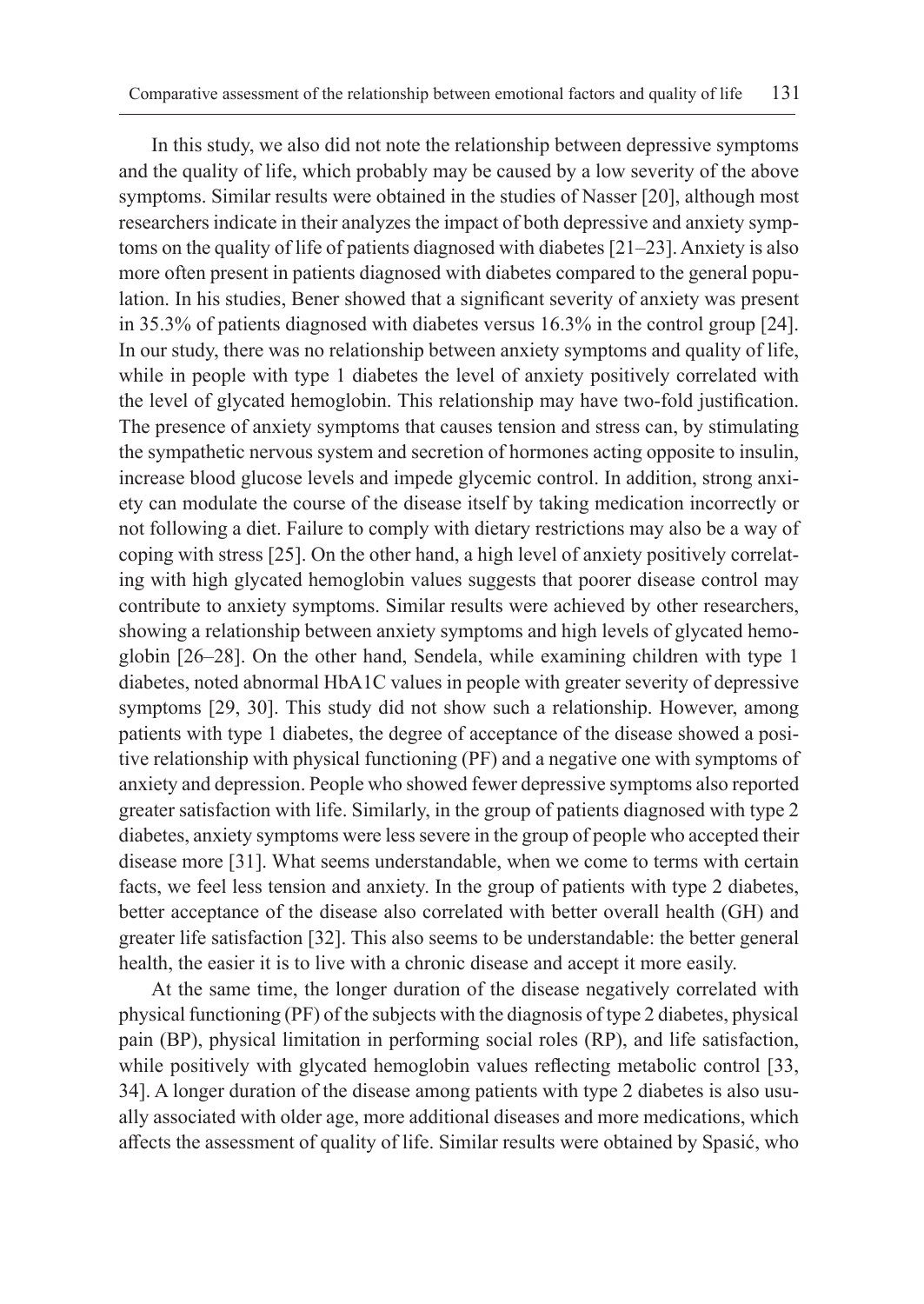observed the best quality of life in all domains of the SF-36 questionnaire in subjects who had been ill for less than 10 years [35].

In studies conducted by Martino, PCS (functioning in the physical dimension), which is a domain related to physical condition, positively correlated with the duration of the disease, while MCS (functioning in the mental dimension), determining mental state, with anxiety and depressive symptoms [36]. The presence of a positive correlation between the duration of the disease and the results of glycated hemoglobin in patients with type 2 diabetes may be attempted to explain by the fact that worse metabolic control in patients with longer disease duration may be associated with burn-out syndrome associated with aversion to glycemic control observed after several years of disease [29].

Many studies show a greater severity of anxiety and depressive symptoms and their impact on the quality of life among patients diagnosed with diabetes. People who have anxiety or depressive symptoms have more frequent emotional problems, greater difficulty following dietary recommendations, use of drugs and taking physical activity, as well as more serious health problems, which undoubtedly affects the quality of life [6, 37, 38]. In our study, we did not observe such a relationship, which may be due to the small number of subjects in study groups and the used questionnaire, which is a screening questionnaire (HADS), which is a limitation of our study and is also a motivating factor for further analysis.

Nevertheless, the negative relationship between the severity of depressive symptoms and life satisfaction in the group of patients diagnosed with type 1 diabetes and between anxiety symptoms and the acceptance of the disease in both examined groups observed in our study may suggest the impact of emotional factors on the course of the underlying disease, which requires further research.

Considering the wide range of factors influencing the course of a chronic disease, the assessment of mental state should be one of the important aspects in the therapy of patients diagnosed with diabetes.

#### **Conclusions**

- 1. Patients with type 2 diabetes show poorer physical functioning compared to patients with type 1 diabetes..
- 2. Patients with type 1 diabetes who have problems with acceptance of the disease may be more predisposed to anxiety and depression. Anxiety symptoms also have a negative relationship with metabolic control in this patient group.
- 3. The longer duration of the disease is negatively related to the assessment of physical quality of life parameters, life satisfaction and metabolic control of disease symptoms in a group of patients diagnosed with type 2 diabetes.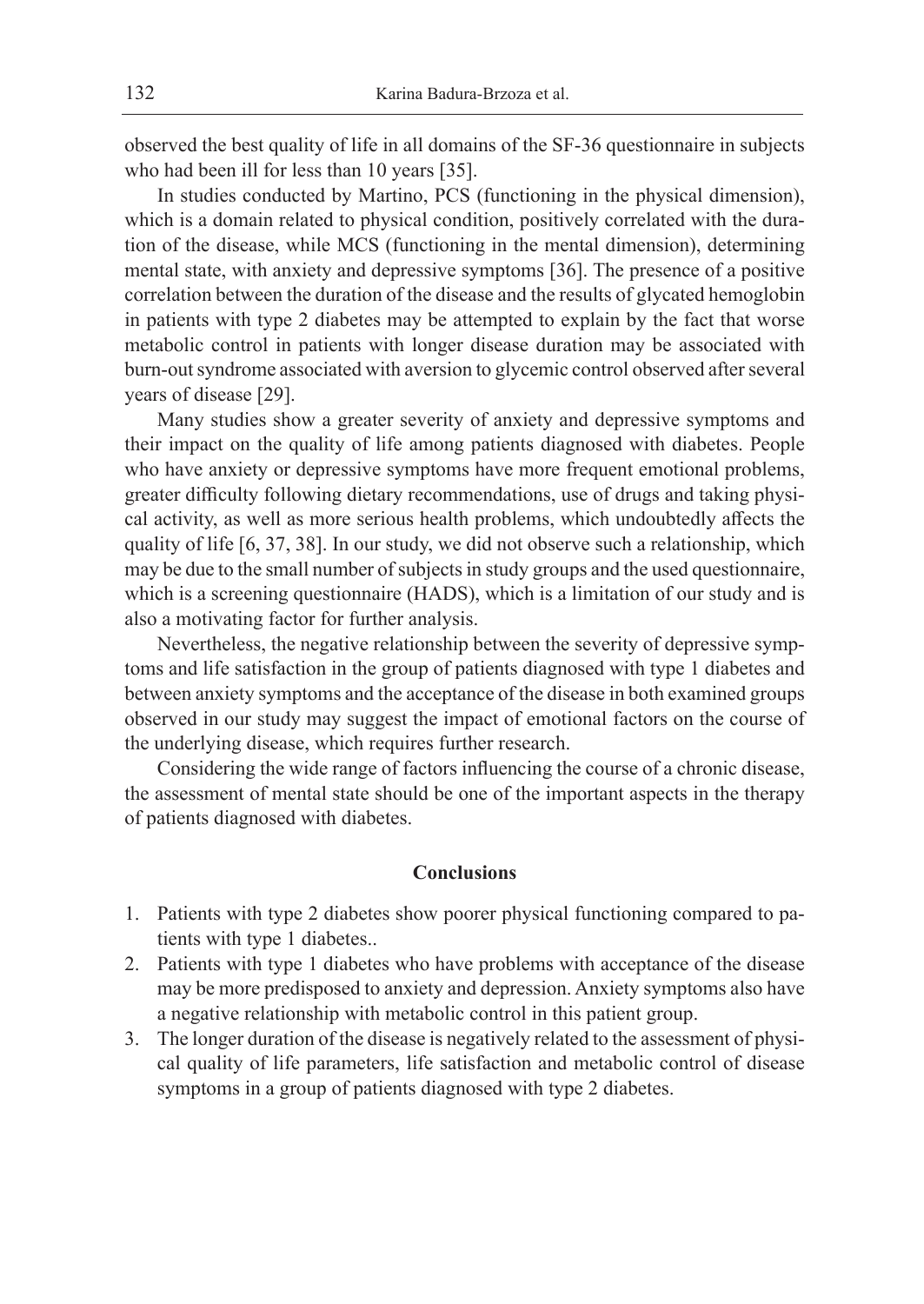#### **References**

- 1. Sieradzki J. *Cukrzyca*. In: Gajewski P, Szczeklik A, editors. *Interna Szczeklika*. MP. Krakow: Practical Medicine Publishing House; 2018, p. 1457–1506.
- 2. Sobierajski T. *Społeczny obraz cukrzycy–raport*. http://diabetyk.org.pl/wp-content/uploads/ 2017/12/Spo%C5%82eczny-obraz-cukrzycy\_raport.pdf.
- 3. GBD 2013 Risk Factors Collaborators *Global, regional, and national comparative risk assessment of 79 behavioural, environmental and occupational, and metabolic risks or cluster risks in 188 countries, 1990–2013: a systematic analysis for the Global Burden of Disease Study*, 2013. Lancet 2015; 386: 2287–23234. Doi:10.1016/S0140-6736(15)00128-2.
- 4. Young-Hyman D, de Groot M, Hill-Briggs F, Gonzalez JS, Hood K, Peyrot M. *Psychosocial care for people with diabetes: a position statement of the American Diabetes Association*. Diabetes Care 2016; 39: 2126–2140.
- 5. Pantlinowska D, Antczak A. *Wpływ akceptacji choroby na jakość życia pacjentów z cukrzycą typu 2*. Innowacje w Pielęgniarstwie 2016; 1: 32–39.
- 6. Kalka D. *The quality of life, symptoms of depression and coping with stress among individuals with type 2 diabetes – preliminary study*. Psychiatr. Pol. 2014; 48(5): 931–940.
- 7. Roy T, Lloyd C. *Epidemiology of depression and diabetes: A systematic review*. J. Affect. Disord. 2012; 142: 8–21.
- 8. Ware JE Jr., Snow KS, Kosinski M, Gandek B. *SF-36 Health survey. Manual and interpretation guide*. Boston: The Health Institute, New England Medical Center; 1993.
- 9. Ware JE, Kosinski M. *SF-36 Physical and Mental Health Summary Scales: A manual for users of version 1, second edition.* Lincoln, RI: QualityMetric; 2001.
- 10. Karakuła H, Grzywa A, Śpila B et al. *Zastosowanie Skali Lęku i Depresji –HADS w chorobach psychosomatycznych.* Psychiatr. Pol. 1996; 30 (4): 653–668.
- 11. Jurczyński Z. *Narzędzia pomiaru w promocji i psychologii zdrowia*. Warsaw: Psychological Test Laboratory of the Polish Psychological Association; 2001.
- 12. Sepúlveda E, Poínhos R, Constant M, Pais-Ribeiro J, Freitas P, Carvalho D. *Health-related quality of life in type 1 and type 2 diabetic patients in a Portuguese central public hospital.*  Metab. Syndr. Obes. Targets Ther. 2015; 8: 219–226.
- 13. Bąk E, Nowak-Kapusta Z, Dobrzyń-Matusiak D, Marcisz-Dyla E, Marcisz CZ, Krzemińska S. *An assessment of diabetes-dependent quality of life (ADDQoL) in women and men in Poland with type 1 and type 2 diabetes*. Ann. Agricult. Environ. Med. 2019; 26, 3: 429–438.
- 14. Potyralska M, Krawczyk A. *Depresja u osób z cukrzycą typu 2 współwystępowanie, implikacje kliniczne i terapeutyczne*. Wiad. Lek. 2007; 60: 449–453.
- 15. Makara-Studzińska M, Partyka I, Ziemecki P, Ziemecka A, Andrzejewska D. *Występowanie lęku i depresji w cukrzycy – przegląd literatury*. Curr. Probl. Psychiatry 2013; 14(2): 98–102.
- 16. Mezuk B, Eaton WW, Albrecht S, Golden SH. *Depression and type 2 diabetes over the lifespan: a meta-analysis.* Diabetes Care 2008; 31(12): 2383–2390.
- 17. Eaton W, Armenian H, Gallo J, Pratt L, Ford D. *Depression and risk for onset of type II diabetes*. Diabetes Care 1996; 19: 1097–1102.
- 18. Witek L, Kowalska I, Adamska A. *The association between depression and diabetes the role of the hypothalamo-pituitary-adrenal axis and chronic inflammation*. Clin. Diabetol. 2019; 8, 2: 127–131.
- 19. Arroyo C, Hu F, Ryan L, Kawachi I, Coltidz G, Speizer F, Manson J. *Depressive symptoms and risk of type 2 diabetes in women*. Diabetes Care 2004; 27: 129–133.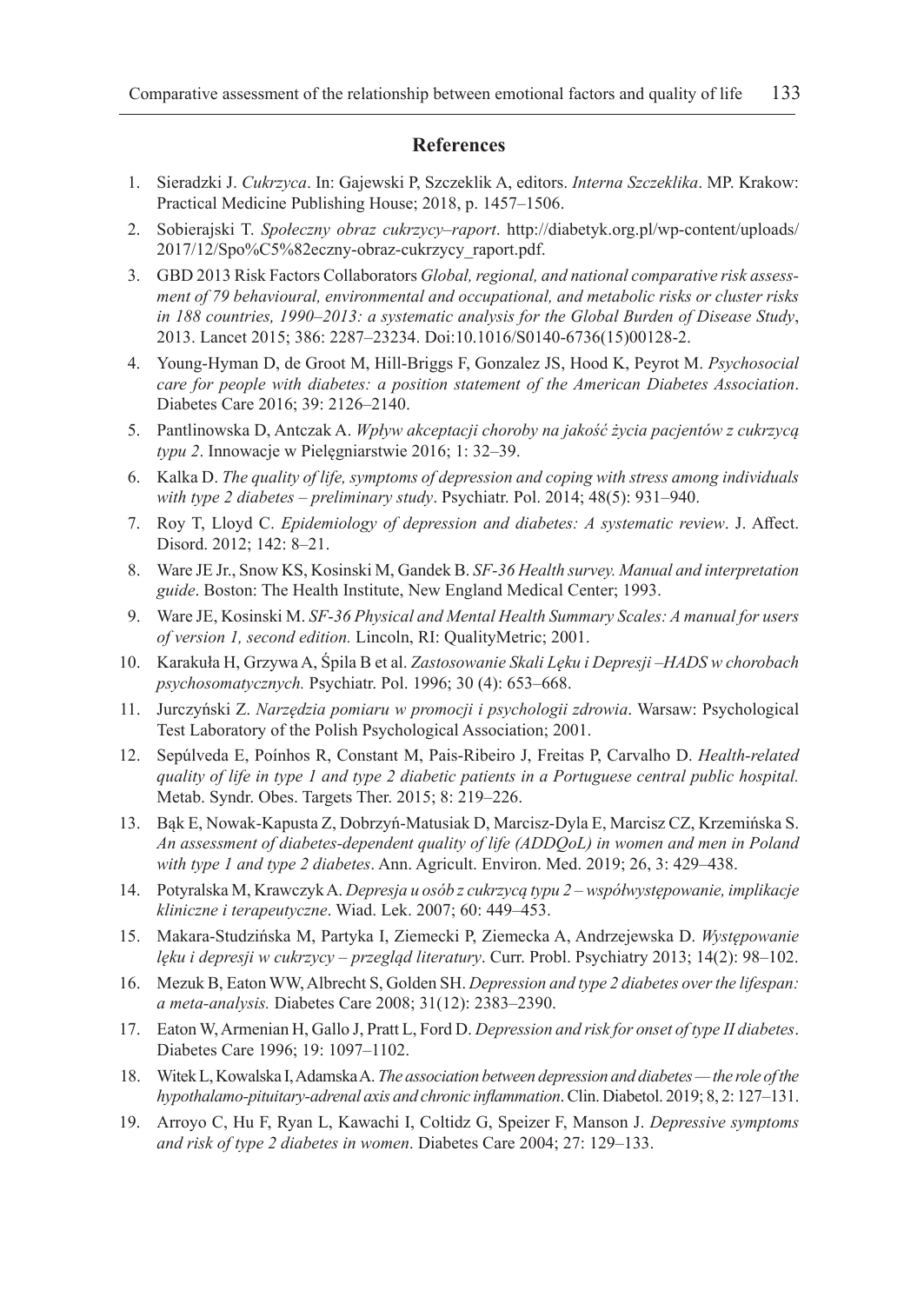- 20. Nasser J, Habib F, Hasan M, Khalil N. *Prevalence of depression among people with diabetes attending diabetes clinics at primary health settings*. Bahrain Med. Bull. 2009; 31(3).
- 21. Okwaraji FE, Onyebueke GC, Nduanya CU,Nwokpoku EN. *Life satisfaction, self esteem and mental health in a sample of diabetic out-patients attending a Nigerian tertiary health institution*. JMR 2017; 3(2): 60–65
- 22. Gómez-Pimienta E, González-Castro T, Fresan A, Juárez-Rojop I, Martínez-López, M, Barjau-Madrigal H et al. *Decreased quality of life in individuals with type 2 diabetes mellitus is associated with emotional distress*. Int. J. Environ. Res. Public Health 2019; 16: 2652. Doi: 10.3390/ijerph16152652.
- 23. Rathmann W, Kuß O, Anderson D, Busch S, Hahn M, Engelhard J et al. *Increased depression symptom score in newly diagnosed type 2 diabetes patients*. Psychiatry Res. 2018; 261: 259–263.
- 24. Bener A, Al-Hamaq A, Dafeeah E. *High prevalence of depression, anxiety, and stress symptoms among diabetes mellitus patients*. Open Psych. J. 2011; 5: 5–12.
- 25. Zellner DA, Loaiza S, Gonzalez Z, Pita J, Morales J, Pecora D. et al. *Food selection changes under stress*. Physiol. Behav. 2006; 87(4): 789–793.
- 26. Buchberger B, Huppertz H, Krabbe L, Lux B, Mattivi JT, Siafarikas A. *Symptoms of depression and anxiety in youth with type 1 diabetes: A systematic review and meta-analysis*. Psychoneuroendocrinology 2016; 70: 70–84.
- 27. Rechenberg K, Whittemore R, Grey M. *Anxiety in youth with type 1 diabetes*. J. Pediatr. Nurs. 2017; 32: 64–71.
- 28. Ahmad A, Abujbara M, Jaddou H, Younes NA, Ajlouni K. *Anxiety and depression among adult patients with diabetic foot: prevalence and associated factors*. J. Clin. Med. Res. 2018; 10(5): 411–418.
- 29. Sendela J, Zduńczyk B, Trippenbach-Dulska H, Szypowska A. *Prevalence of depressive symptoms in school-aged children with type 1 diabetes – a questionnaire study*. Psychiatr. Pol. 2015; 49(5): 1005–1016.
- 30. Hood K, Rausch J, Dolan L*. Depressive symptoms predict change in glycemic control in adolescents with type 1 diabetes: rates, magnitude, and moderators of change*. Pediatr. Diabetes 2011; 12(8): 718–723.
- 31. Ebrahem S, Masry S. *Psychiatric effect of relaxation therapy on depression, anxiety, stress and quality of life among diabetic patients*. Clin. Nurs. Studies 2017; 5(1): 35–44. Doi: 10.5430/ cns.v5n1p35.
- 32. Rosiek A, Kornatowski T, Frąckowiak-Maciejewska N, Rosiek-Kryszewska A, Wyżgowski P, Leksowski K. *Health behaviours of patients diagnosed with type 2 diabetes mellitus and their influence on the patients' satisfaction with life*. Ther. Clin. Risk Manag. 2016;12: 1783–1792.
- 33. Rogon I, Kasprzak Z, Szcześniak Ł. *Perceived quality of life and acceptance of illness in people with type 2 diabetes mellitus*. Przegl. Menopauzalny 2017; 16(3): 79–85.
- 34. de Waard EAC, de Jong JJA, Koster A, Savelberg H van Geel T, Houben A et al. *The association between diabetes status, HbA1c, diabetes duration, microvascular disease, and bone quality of the distal radius and tibia as measured with high-resolution peripheral quantitative computed tomography –The Maastricht Study*. Osteoporos. Int. 2018; 29(12): 2725–2738.
- 35. Spasić A, Veličković Radovanović R, Catić Dordević A, Stefanovic N, Cvetkovic T. *Quality of life in type 2 diabetic patients*. Sci. J. Faculty Med. Niš 2014; 31(3):193–200.
- 36. Martino G, Catalano A, Bellone F, Russo GT, Vicario CM, Lasco A et al. *As time goes by: anxiety negatively affects the perceived quality of life in patients with type 2 diabetes of long duration.* Front Psychol. 2019; 10: 1779. Doi:10.3389/fpsyg.2019.01779.